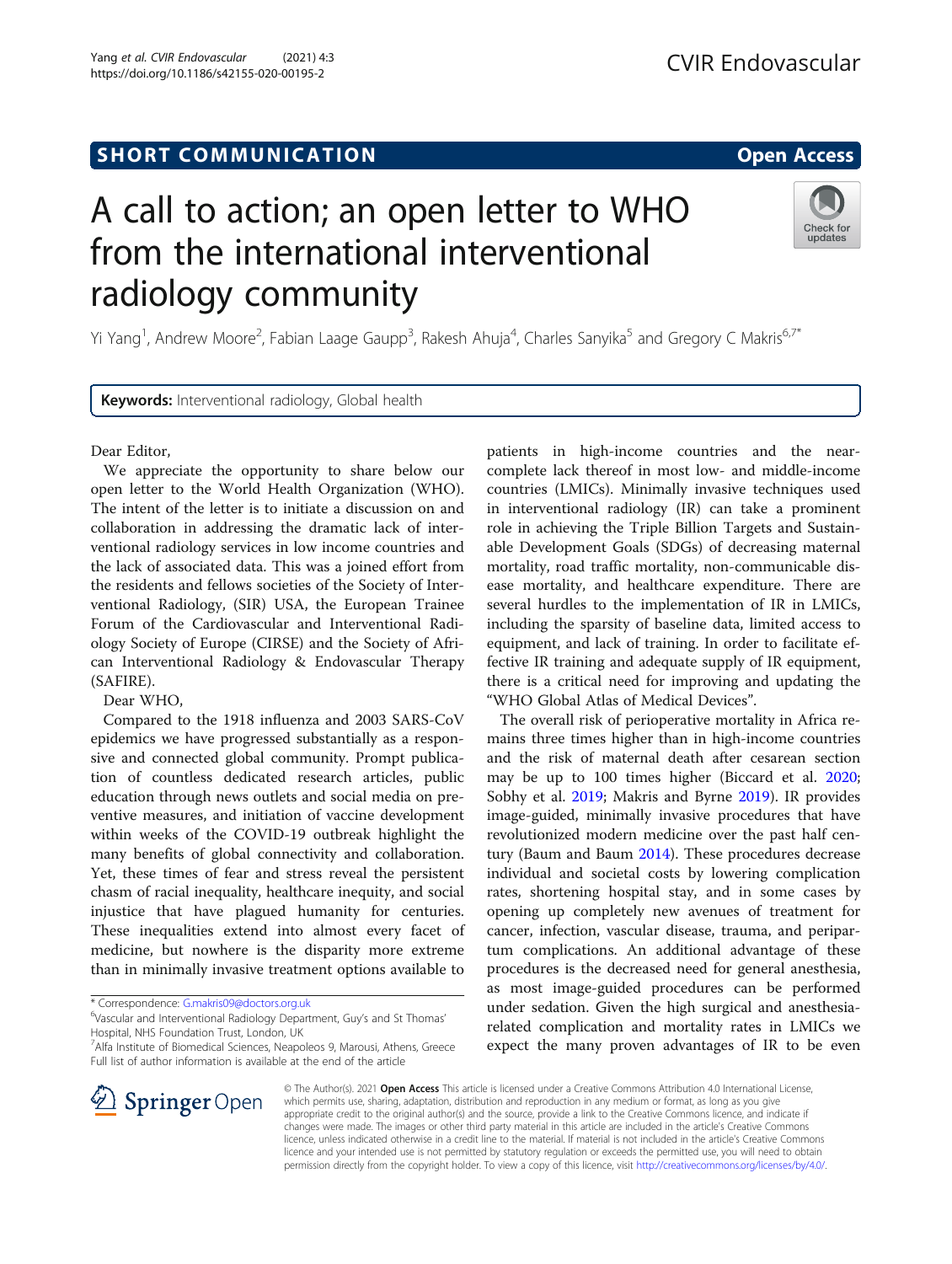more pronounced and provide even greater relative improvement of outcomes than in high-income countries. While early efforts to implement IR in Kenya, Nigeria, and Tanzania are promising, there are several roadblocks hindering more rapid expansion and implementation in other African nations, the most important of which is the lack of baseline information regarding the status of imaging equipment and academic training programs (Kline et al. [2017](#page-2-0); Laage Gaupp et al. [2019](#page-2-0)).

The 2017 "WHO Global Atlas of Medical Devices" does not assess several medical device and equipment categories that are integral for diagnosis, treatment, and follow-up of patients by minimally invasive means. Here, we present what we believe should be included in future iterations in order to lay the ground for further expansion and adaptation of IR, especially in LMICs:

- 1. 1. Ultrasound: As a non-ionizing imaging modality, ultrasound is the ideal first-line imaging tool in obstetrics, pediatrics, trauma triage, and is essential for breast cancer diagnosis, biopsy, and follow-up. Ultrasound is used in over 90% of IR procedures to guide percutaneous biopsies, vascular access, and drainage procedures.
- 2. 2. Fluoroscopy: As a dynamic, X-ray based, realtime imaging modality, fluoroscopy is the other most essential imaging tool used in IR. With fluoroscopy, interventional radiologists can navigate wires and catheters to almost any place in the body in order to perform embolizations in the setting of hemorrhage, limb salvage from peripheral artery disease, extract clot in the setting of stroke or pulmonary emboli, and administer radio- and chemotherapy locally. These procedures are often lifesaving and significantly less invasive than their surgical alternatives.
- 3. 3. Systems for Reviewing Imaging: Determining the availability of PACS (Picture Archiving and Communication System), EMR (Electronic Medical Record), and/or access to a viewing box or written medical records which are paramount for initial evaluation and follow-up of the patient's medical history, management planning, and disease status over time.

The availability of these data measures will clarify the global distribution of diagnostic and therapeutic imaging and procedural devices. This will allow IR societies, academic institutions, researchers, educators, and NGOs to strategize and prioritize where and how to best extend and implement minimally-invasive life-saving procedures in LMICs. Additionally, this data will facilitate industry growth and partnerships within the unique context of the LMIC setting.

We believe that increasing the robustness of the "WHO Global Atlas of Medical Devices" will contribute to increasing access to minimally-invasive procedures in LMICs. We want to be actively involved in this process to support the efforts of the WHO in this matter. For example, as trainees, we can assist with facilitating coordination with consultants and suppliers and lead research efforts in evaluating and guiding implementation. We appreciate your efforts in leading equity in global health and look forward to moving forward in our collective commitment to providing all patients with the care that they need and deserve.

#### Acknowledgements

We would like to sincerely thank the executive committees of CIRSE, SIR and SAFIRE for their support and guidance with this letter. We would also like to thank the following people and societies for their support: Dr Brain Stainken (SIR), Dr Nazar Hamour (Sudan), Dr Fakhir Elmasry (Sudan), Dr Ndoye Diop (Senegal), Dr Hammed Ninalowo (Nigeria), Dr Ivan Rukundo (Rwanda), and Dr Erick Mbuguje (Tanzania), Dr. Andrew Kesselman (RAD-AID International), Ms. Susan Jackson (Western Angiographic and Interventional Society), Drs. Kartik Ganga and Sreenivasa Raju (Indian Society of Vascular & Interventional Radiology), Dr. Gerard Goh (Interventional Radiology Society of Australasia), Drs. Murray Asch and Kevin Shixiao He (Canadian Association for Interventional Radiology – Staff Interventional Radiologist/Founding Member and Resident Resident, Fellow, Students Section Chair, Dr. Karin Euler (Canadian African Health Care Alliance - Tanzania) and the South African Interventional Society (SAintS).

#### Informed Consent

Not applicable.

#### Authors' contributions

All authors have equally contributed to the writing and revisions of this letter to WHO. The author(s) read and approved the final manuscript.

#### Funding

No funding.

#### Availability of data and materials

Data sharing not applicable to this article as no datasets were generated or analysed during the current study.

#### Ethics approval and consent to participate

Not applicable.

#### Consent for publication

All authors have read and approved the submitted version of the manuscript.

#### Competing interests

No conflict of interest to declare.

#### Author details

<sup>1</sup>Department of Radiology, Aventura Hospital and Medical Center, Aventura, Florida, USA. <sup>2</sup>Department of Radiology, Integris Baptist Medical Center, Oklahoma City, USA. <sup>3</sup>Vascular and Interventional Radiology Department, Yale New Heaven Medical Center, Connecticut, New Haven, USA. <sup>4</sup>Department of Radiology, Einstein Medical Center, Philadelphia, USA. <sup>5</sup>Department of Radiology, Donald Gordon Medical centre, Johannesburg, South Africa. 6 Vascular and Interventional Radiology Department, Guy's and St Thomas' Hospital, NHS Foundation Trust, London, UK. <sup>7</sup>Alfa Institute of Biomedical Sciences, Neapoleos 9, Marousi, Athens, Greece.